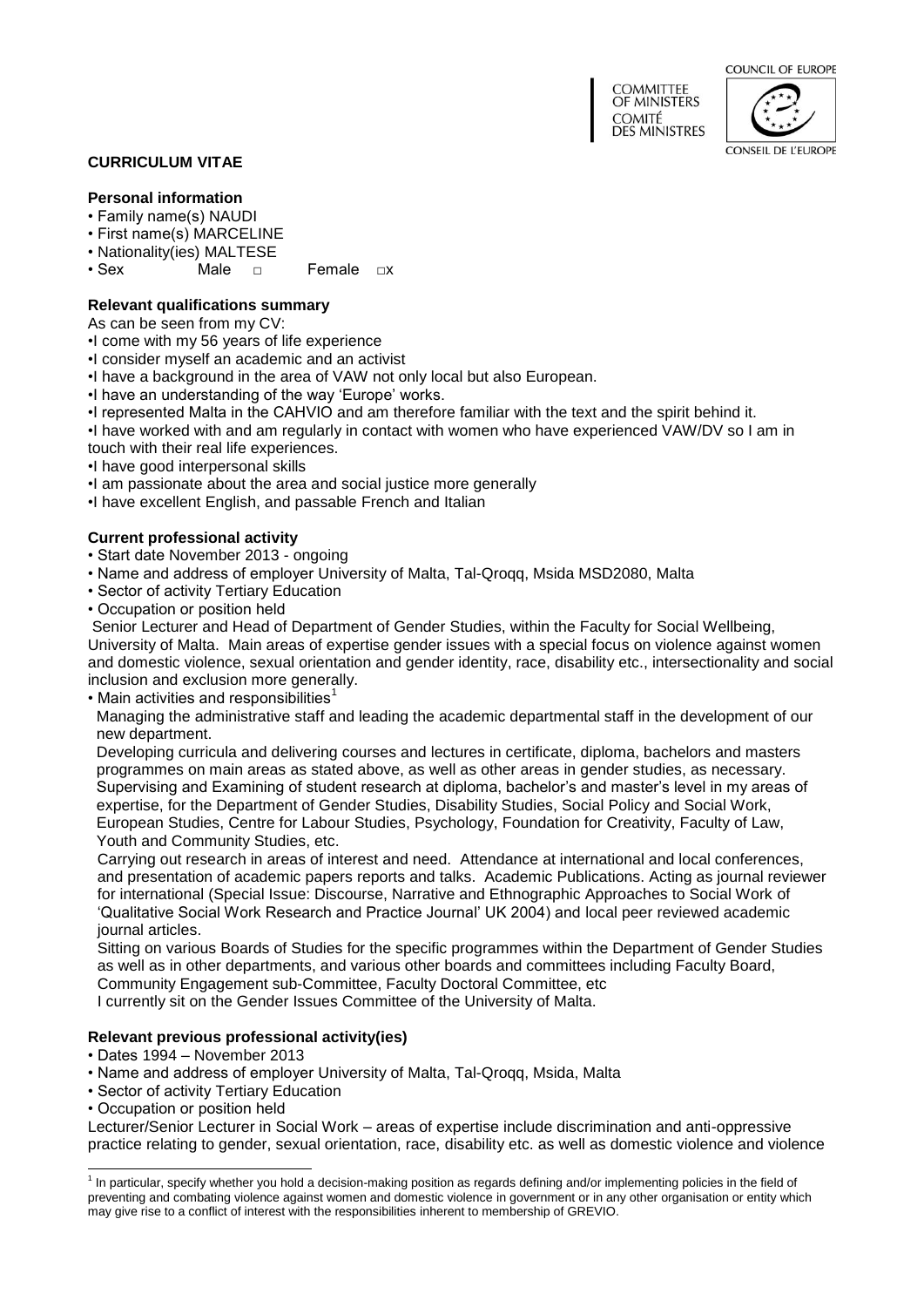against women, and social inclusion/exclusion issues more generally. Practice placements for social work students, including personal and professional development.

• Main activities and responsibilities

Developing curricula and delivering courses and lectures in certificate, diploma, bachelors and masters programmes on main areas as stated above, as well as other areas in social work and social policy, as necessary.

Supervising and Examining of student research at diploma, bachelor's and master's level in my areas of expertise, for the Department of Social Policy and Social Work, European Studies, Centre for Labour Studies, Psychology, Foundation for Creativity, Faculty of Law, Youth and Community Studies, etc. Carrying out research in areas of interest and need. Attendance at international and local conferences, and presentation of academic papers. Academic Publications. Acting as journal reviewer for international (Special Issue: Discourse, Narrative and Ethnographic Approaches to Social Work of 'Qualitative Social Work Research and Practice Journal' UK 2004) and local peer reviewed academic journal articles. Co-ordinating social work student placements in social work agencies and tutoring students on placement at bachelors and masters level. This requires building good relations and being in constant contact with the agencies and the services. Also involves supervising foreign students on placements in Malta, and Maltese students on placements abroad e.g. Scotland and Ireland.

Sitting on various Boards of Studies for the specific programmes within the Department of Social Policy and Social Work as well as in other departments, and various other boards.

I have sat on and chaired the University Council appointed Gender Issues Committee for several years on different occasions during this employment period, having resigned from my previous stint in 2009.

• Dates December 2014

• Name and address of employer Victim Support Malta, Msida, Malta

- Sector of activity: Social VSM is an NGO that works to provide support for victims of crime
- Occupation or position held Trainer on dealing with victims of sexual assault
- Main activities and responsibilities

Invited to provide training on dealing with sexual assault victims for social workers employed with the Sexual Assault Response Team

#### **N.B. I am using above as recent example – I have provided training on domestic violence and violence against women to various NGOs locally**

- Dates December 2014
- Name and address of employer WAVE Training Institute, WAVE, Vienna, Austria

• Sector of activity WAVE is a network of European women's non-governmental organisations working in the field of combating violence against women and children (women's refuges, counselling centres, SOS hotlines/helplines, organisations focusing on prevention and training, etc.).

• Occupation or position held Trainer on the Istanbul Convention

• Main activities and responsibilities

Devising and delivering 4 days training on the Istanbul Convention for WAVE members from all over Europe **N.B I am using the above as a recent example – I have provided training on the Istanbul Convention in various fora, in Malta and abroad.**

• Dates September 2014

- Name and address of employer Council of Europe, Strasbourg, France
- Sector of activity Council of Europe
- Occupation or position held Council of Europe Consultant
- Main activities and responsibilities

Invited to speak against an honorarium, by the Council of Europe at a Conference in Rome, Italy, to celebrate the coming into force of the Council of Europe Istanbul Convention. The Convention is the first legally binding international convention on violence against women and domestic violence.

# **N.B. I am using the above as a recent example – I have been asked by the Council of Europe to speak about various elements of the Convention on a number of other occasions (Paris; Batumi, Giorgia; Helsinki; etc)**

# **Relevant additional responsibilities**

- Dates May 2014 ongoing
- Name and address of organisation/body Women against Violence Europe, Vienna, Austria (unpaid)
- Sector of activity European NGO working in the field of Violence Against Women
- Position held Board Member
- Main activities and responsibilities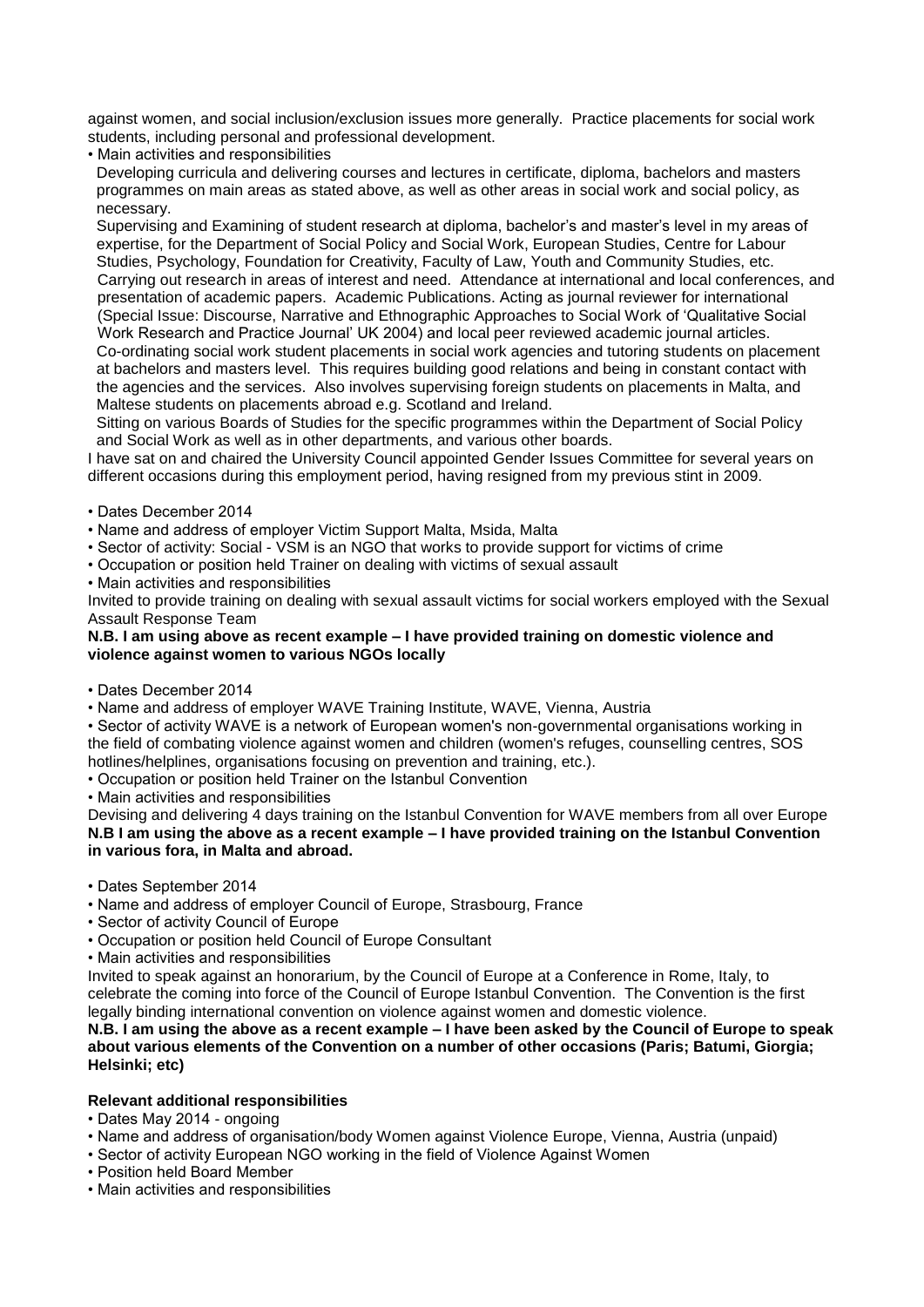Appointed to newly structured organisation Board. Strategy development, overseeing implementation of strategy.

• Dates April 2013 - ongoing

• Name and address of organisation/body EU COST, Brussels, Belgium (unpaid)

• Sector of activity Creating Research Networks across Europe

• Position held Management Committee member of EU Cost Project on Femicide across Europe, and co-Chair of a working group

• Main activities and responsibilities

Attendance and Participation at Management Committee meetings, and Working Groups on research on femicide in Europe. Organised a Working Group meeting in Malta. Contributing to the gathering and collating of information related to femicide

- Dates approx. 2000 ongoing
- Name and address of organisation/body Programm Sebh, Dar Qalb ta Gesu, Malta
- Sector of activity Domestic Violence 2<sup>nd</sup> Stage Shelter

• Position held Acting Chair / Member on Board of Management,

• Main activities and responsibilities

Discussing every day issues and practices, including residents' issues; devising policies and procedures and acting on a consultative/supportive basis to staff.

- Dates approx. 1998 ongoing
- Name and address of organisation/body 'Shelters' Meetings'
- Sector of activity Domestic Violence
- Position held Chair and Convenor (voluntary capacity)
- Main activities and responsibilities

The Shelters' Meetings group consists of shelter workers from all the shelters in Malta and the social workers from the state domestic violence service. It meets every 3 months to discuss common issues and problems, seek solutions, share good practice, and provide support for workers.

• Dates Dec 2011 – July 2012

• Name and address of organisation/body Women Against Violence Europe (WAVE), Vienna, Austria, on tender to the European Institute on Gender Equality EIGE/2011/OPER/28 Vilnius, Lithuania.

• Sector of activity European Research, Networking and Lobbying on combating Violence against Women • Position held

Researcher as part of European team (put together for the purpose) for EIGE/2011/OPER/28 Study on Area D of the Beijing Platform for Action: Violence Against Women in the European Union

• Main activities and responsibilities

Writing of part of Literature Review for study, contributing to research design, participating in gathering of Europe-wide data, compilation and analysis of data, writing part of interim report and final report, proof reading of full final document. Attendance at meetings to discuss research in London (February 2012). Presenting interim report at meeting with European Institute on Gender Equality in Vilnius, Lithuania (April 2012).

• Dates February 2012

• Name and address of organisation/body European Commission Directorate-General for Justice – Gender Equality

- Sector of activity Mutual-Learning-Programme
- Position held Peer reviewer Country Expert
- Main activities and responsibilities

Preparing and presenting a research paper on Malta's position at an Exchange of Good Practice on Gender Equality meeting on awareness-raising on violence against women, in London ( Feb 2012). **N.B. I participated in 2 other Peer Reviews in 2005, 2004**

• Dates 2012- ongoing

- Name and address of organisation/body European Women's Lobby, Brussels, Belgium
- Sector of activity NGO Gender Equality including Violence against Women
- Position held Member of the Observatory on Violence against Women
- Main activities and responsibilities

Representative of the Malta Confederation of Women's Organisation on the Observatory.

• Dates 2006-2010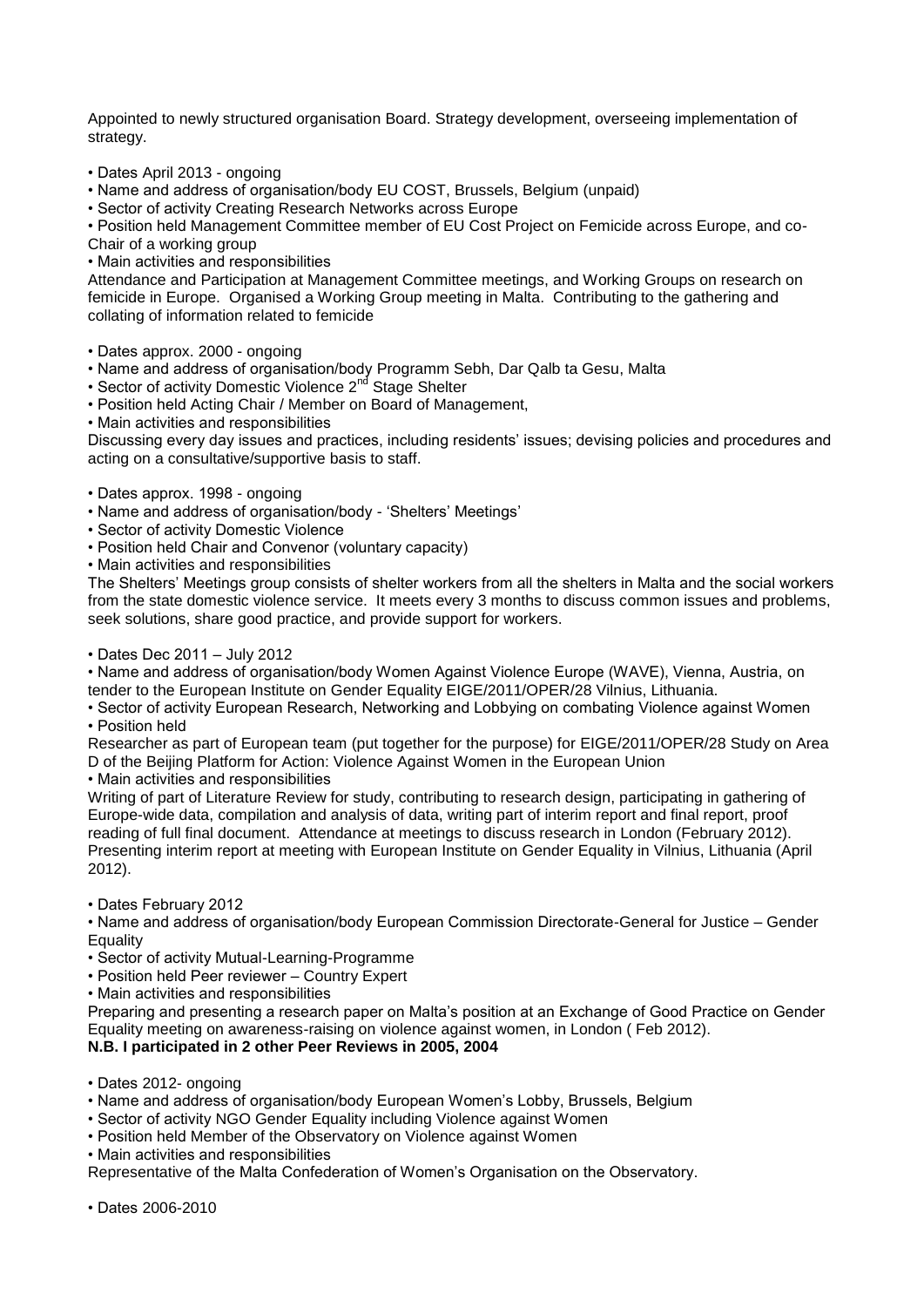• Name and address of organisation/body Ministry of Employment Education and the Family (appointment against an honorarium)

- Sector of activity Government Ministry responsible for Social Policy and Welfare
- Position held Chairperson of the Commission on Domestic Violence
- Main activities and responsibilities

The Commission on Domestic Violence was set up as a result of the Domestic Violence Act (2006) with the function of advising the minister concerned for social policy on all aspects of domestic violence. I was appointed Member in February 2006, and Chairperson in December 2006. I convened and chaired the main plenary meetings, set up sub-committees on service development, research, awareness raising, legal issues. Responsible for delivery (and authoring) of activities, including an annual conference, an action plan and annual reports. Project Leader for an ESF project 'Dignity for Survivors of Domestic Violence', which included adjudicating bids for tenders for services, supervising the project administrator, developing and supervising the activities etc.

Representing Malta on Daphne (EU); High Level Official representing Malta on the Council of Europe Campaign to combat violence against women including domestic violence, negotiated on behalf of Malta on the ad hoc Committee on violence against women (CAHVIO, Council of Europe); various other EU conferences on violence against women.

Advising Ministry staff on EU gender and violence against women issues.

Awareness raising and public education – various campaigns, media appearances on local television stations, radio, articles in press etc

Supervising the Research design and implementation of Survey on Prevalence of Domestic Violence in Malta (2010) and on Public Perception of Domestic Violence in Malta (2009).

## **Education/training**

## • Dates 1999-2004

• Title of qualification awarded Ph.D. in Social Work

• Principal subjects/occupational skills covered

Looking at the effect of the local dominant discourse on the categorisation of service users by social work students on placement and social workers in Malta, and the resultant disposal routes, mainly in relation to gender, sexual orientation and race.

• Name and type of organisation University of Manchester

- Dates1988-1990
- Title of qualification awarded Master's in Women's Studies

• Principal subjects/occupational skills covered

Women's Studies including feminist theories and research methods; gender issues in relation to social work, health; violence against women etc. Dissertation on women and Catholicism.

• Name and type of organisation University of Bradford, West Yorkshire, UK.

• Dates1977-1980

- Title of qualification awarded B.A.General in Social Sciences
- Principal subjects/occupational skills covered
- Social Work, Sociology, Psychology, Philosophy, Contemporary Mediterranean Studies
- Name and type of organisation University of Malta, Malta

# **Publications**

Naudi, M. (2012) 'Awareness-Raising Activities to fight Violence against Women and Girls – Comments Paper, Malta'. European Commission – DG Justice – Exchange of Good Practices on Gender Equality United Kingdom 7<sup>th</sup>-8<sup>th</sup> February 2012. Published on-line [http://ec.europa.eu/justice/gender](http://ec.europa.eu/justice/gender-equality/tools/good-practices/review-seminars/violence_en.htm)[equality/tools/good-practices/review-seminars/violence\\_en.htm](http://ec.europa.eu/justice/gender-equality/tools/good-practices/review-seminars/violence_en.htm)

Naudi,M. (2009) 'Blueprint of the council of Europe Campaign to combat violence against women including domestic violence : Application to Malta' In: A.Agius, M.Cole, M.Naudi & J.Xuereb (eds) *Social Work and Social Cohesion in Europe* Malta: University of Malta.

Naudi, M. and Gauci, M. (2008) "Final report on national action campaign within the framework of the Council of Europe Campaign to combat violence against women, including domestic violence – Malta Report". Pp.148-157 in Compilation of National Reports on Action to Prevent and Combat Violence against Women. Directorate General of Human Rights and Legal Affairs: Council of Europe, Strasbourg.